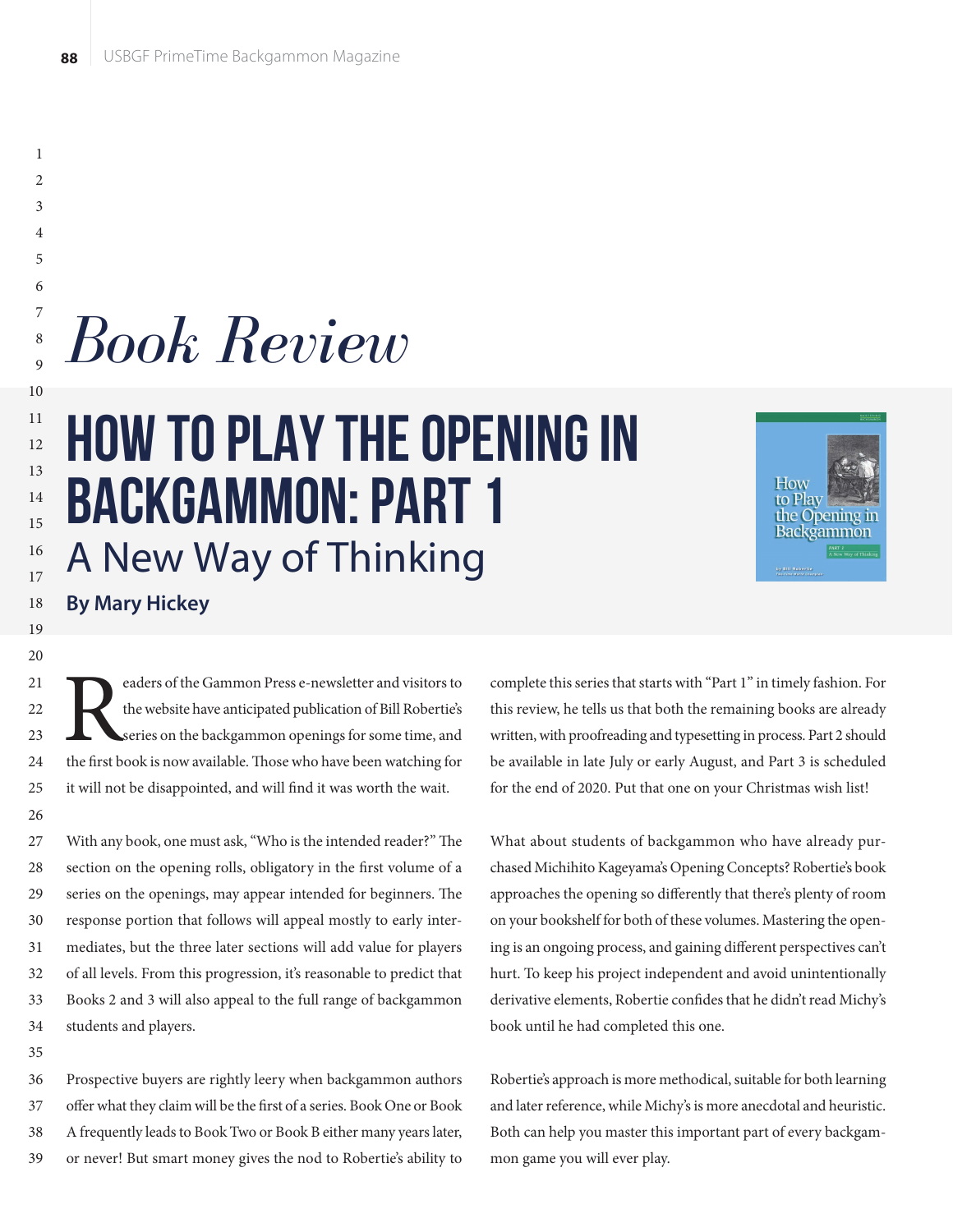Regarding the responses to opening moves, Robertie has chosen to organize them by roll, with a table at the end of each section showing how to play them depending on your opponent's opening move. That's certainly reasonable, and can give the reader a feel for what the defaults tend to be. He includes a note when there is a "toss-up," where eXtremeGammon's (or XG's) current rollouts make another play very close. A wise policy, given that some future version of XG may reverse the decision in favor of the other play. It also makes sense to allow for matters of style, even in a book that doesn't focus on human factors relating to either the player or the opponent.

A potential reader may ask, "Why not just use XG?" Yes, XG will provide rollouts for response plays, and if you know where to look, you can find them tabulated for each opening roll. But you won't find them tabulated the way Robertie has done it, nor will you find his explanations for why you should make one response after some opening rolls, but do something different after ones that may look superficially similar.

Even an experienced player may also find an occasional surprise that jumps out from the response chapter in a way it might not from the dry and comment-less tables in XG. For example, if the opponent plays an opening 43: 24/20 13/10, Bill's rollout, the current XG book, and a rollout I performed to confirm it, all say that the right response with a 61 is the sharp and tactical 24/18  $6/5$ <sup>\*</sup> rather than quietly making the bar point. Who knew? Not me — until I read this book, that is.

A book covering all the nuances of replies to the opening rolls would likely balloon to the size of MCO. (That's Modern Chess Openings, for those who came to backgammon from somewhere else.) To avoid producing a book that large and also that esoteric, an author must decide when the work is finished enough. Too many digressions from the main themes can produce a thicket of verbiage that in the end obscures rather than clarifies. Robertie

chose to leave out special match scores, and extensive discussions of unconventional opening rolls, such as double-slots and the "Becker" two-downs with 64, 63, and 62. Fair enough on both counts: the foundation of good match play is good money play, and regarding the hot-dog opening moves, we don't see them often for good reason. He concentrates on the ones we expect to see most frequently. 1 2 3 4 5 6 7

More fair-enoughs for this part of the book: Conventional and easy-to-understand notation for rolls and responses — good! A sufficient number of clear and precise diagrams for good flow, but no more — this part of the game is easy enough to visualize for almost any reader, even those pestilential sorts who set up at least two alternatives for every play. (You know who you are, and also why your opponents like clocks so much.) And a fair-enough for the entire book: No cartoons. Cartoons add little if any value to backgammon books, although I admit I did laugh at one where an alien swims frantically to escape from a shark. But that was in another book, not this one. 9 10 11 12 13 14 15 16 17 18 19

Note about the rollouts: These are money game problems, with the Jacoby rule in force. The Jacoby rule can disproportionately affect the size of a difference between two close plays when said difference is small. Even then, though, it seldom swings the decision at this early stage of the game, so that's yet another "fair enough." 21 22 23 24 25

### On to the remaining chapters!

Robertie's third chapter concerns the all-important 5 point, and when to make it. Sometimes you should opt for an even stronger alternative, such making another valuable point or hitting, and other times the price of making the 5 point is too high. Making it can be wrong when it leaves your opponent too many good follow-up options, as in Position 1: 29 30 31 32 33 34

> 35 36

8

20

26 27 28

37

38

39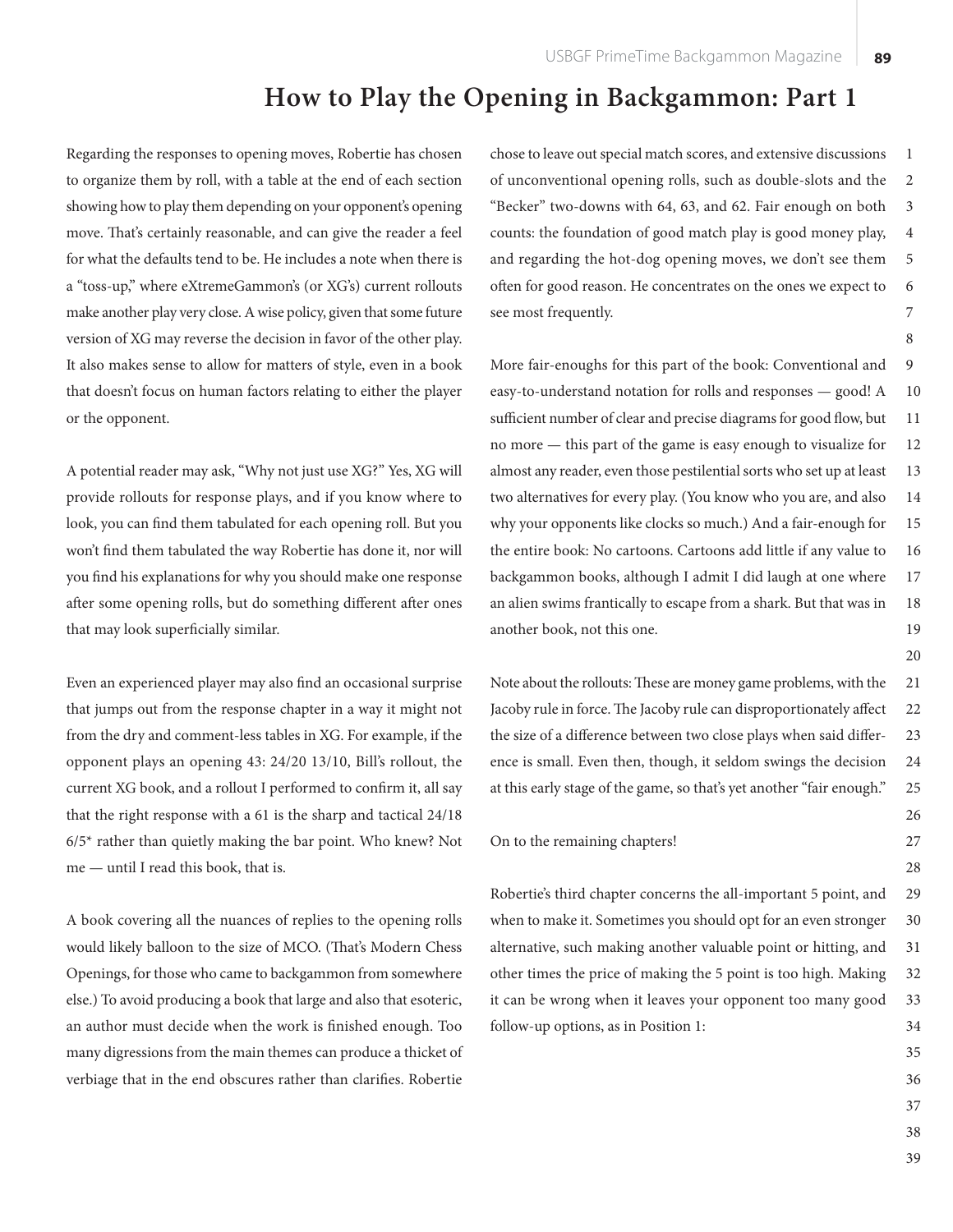

**Position 1** Robertie's Diagram 3.8.2, from p. 91

| <b>Score</b> |              | <b>Pips</b> |
|--------------|--------------|-------------|
| Money        | White        | 153         |
| Money        | <b>Black</b> | 153         |

The 5 point sure looks good, especially because it rolls your awkward protoprime forward using a checker from that immobile stack on the 6. But when you set it up, you may observe a yellow caution light blinking because of the direct 6-shot it leaves. Pay attention to that alarm, because making the 5 point here is a serious error. As Bill notes, your split back men give your opponent ways to attack even if he misses the shot on the 8 point this turn. 14 15 16 17 18 19 20



The right approach is the quieter 24/21 23/22, avoiding the added weakness of a third blot while setting up to run or gain a decent anchor next turn.

Later in the same chapter, we find an example where hitting twice beats out the 5 point because of the value it adds in the race, and also once again cuts down the opponent's good options:

**Position 2** Robertie's Diagram 3.11.1, p. 99

| Score |              | <b>Pips</b> |  |
|-------|--------------|-------------|--|
| Money | White        | 160         |  |
| Money | <b>Black</b> | 166         |  |

As Bill notes, "Bar/22 and 24/21\*/15 accomplishes an awful lot with just one shake." It gains big in the race, knocks off an enemy builder, and provides you with a potential builder for your own outer board. The rollout shows it beating out bar/22 24/21\*  $8/5(2)$ by .027, a small but significant margin. 35 36 37 38 39

But as is often true in small-difference problems, this one can turn on a dime, especially any dime that enables you to make the 5 point without abandoning the 8 point, as shown here: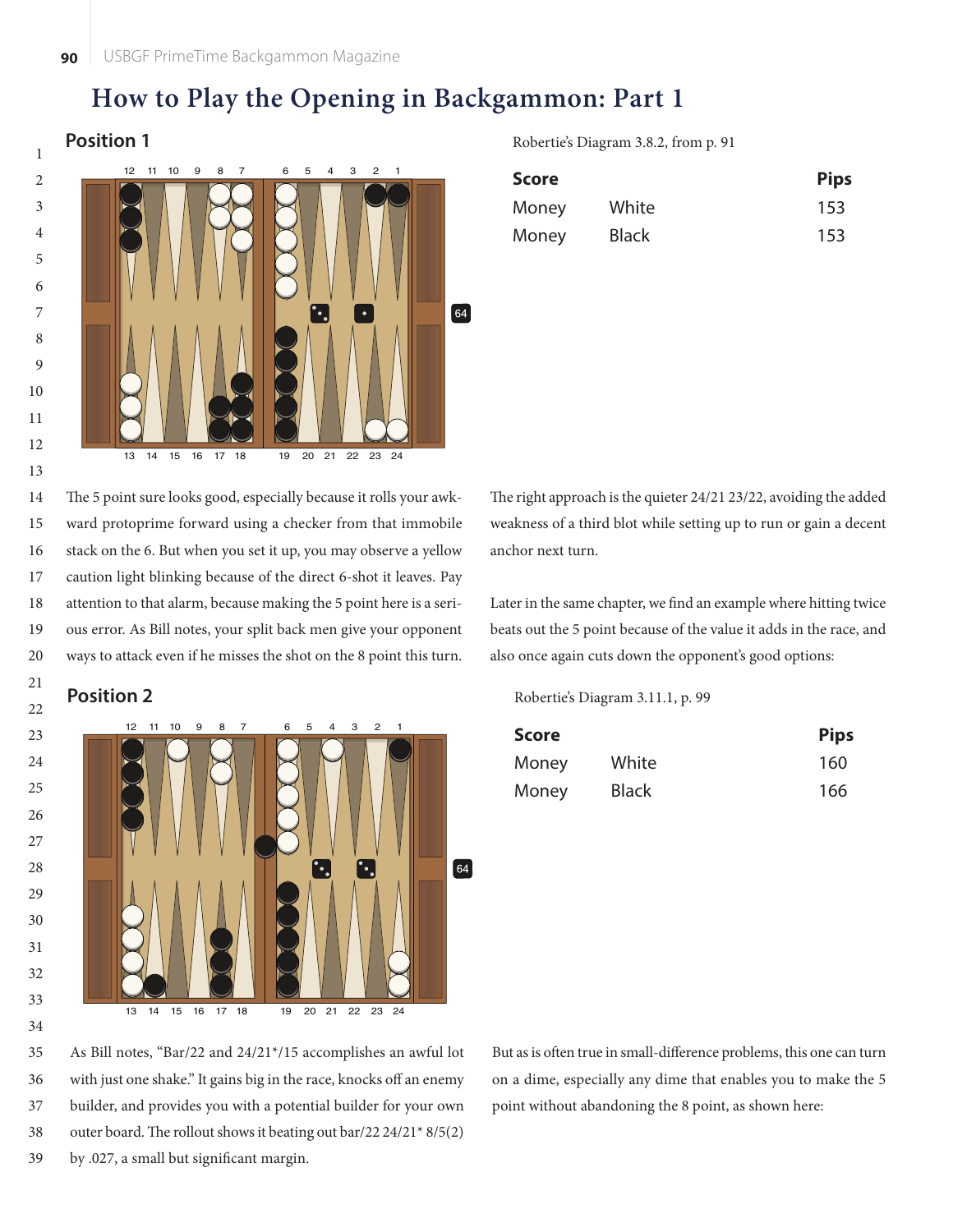**Score Pips** Money White 160 Money Black 163

# **How to Play the Opening in Backgammon: Part 1**

from the 11

### **Position 2a** Variant of Position 2, with fourth checker on the 8 point taken



It's now a blunder to double-hit, and this remains true (though by a lesser amount) if we "steal" the fourth checker for the 8 point from the mid or the 6 instead of picking up the blot from the 11. But we still aren't sure whether this is about the much better



If instead we strip the 8 point so that making the 5 abandons the 8 entirely, the choice becomes a close call slightly favoring the double hit when we take the 8 point's spare to the 11 point. If we instead take the spare to the midpoint, it becomes a dead heat, with the rollout showing a tiny and likely insignificant pull toward making

the 5 point. Now we know that the better structure weighs quite heavily in the decision to make the 5 point or hit another checker. But an additional blot in our outer board is also a negative factor that pushes the decision back toward the double hit, as shown by this final variant: 

structure we get with both the 8 and the 5, and we don't know how much we hurt our position by leaving two outfield blots in the base problem. Let's look at some more variants. 

**Position 2b** Variant of Position 2, with stripped 8 point

| <b>Score</b> |              | <b>Pips</b> | 20 |
|--------------|--------------|-------------|----|
| Money        | White        | 160         | 21 |
| Money        | <b>Black</b> | 169         | 22 |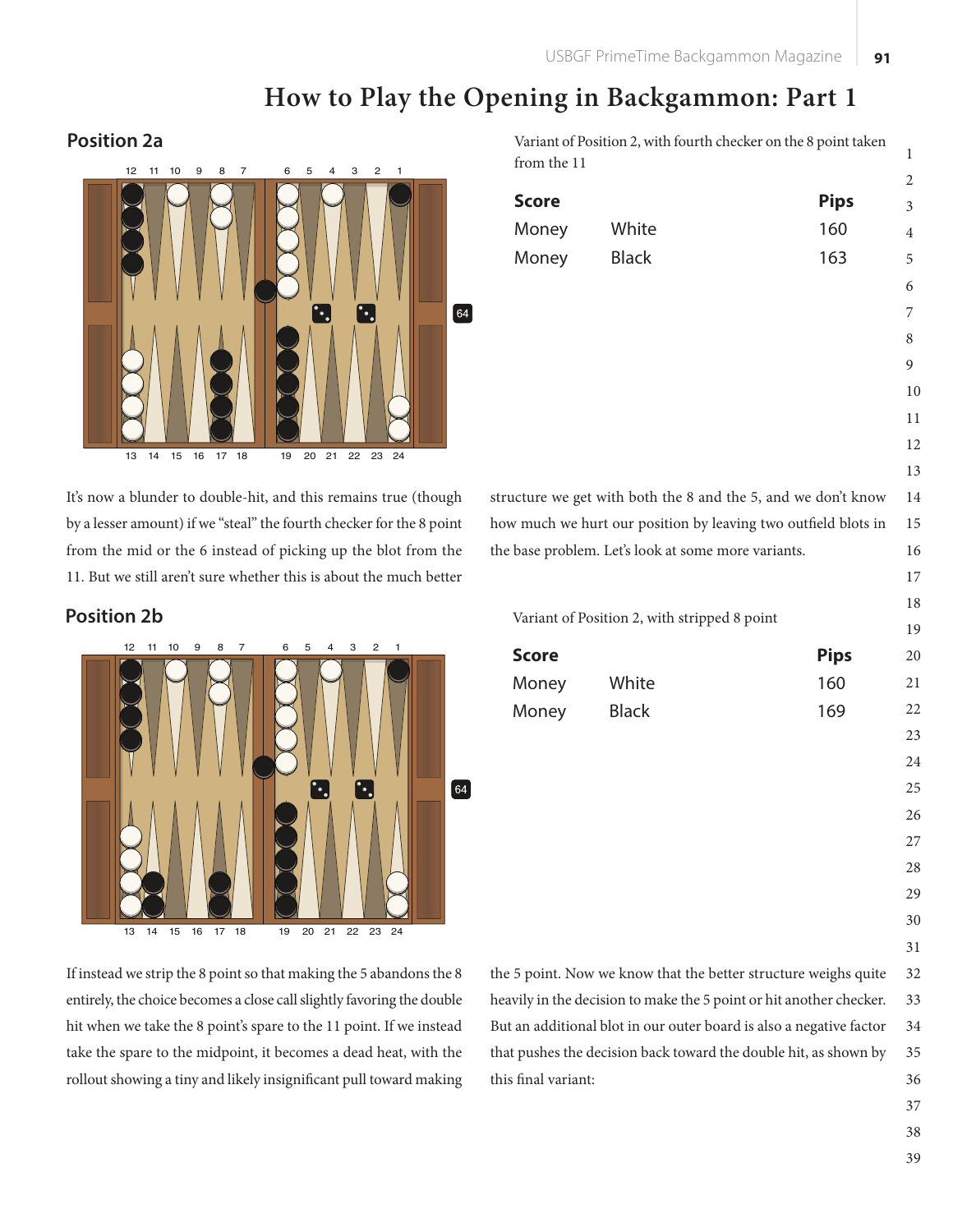

### **Position 2c** Variant of Position 2, with stripped 8 point and outfield blots

| <b>Score</b> |              | <b>Pips</b> |
|--------------|--------------|-------------|
| Money        | White        | 160         |
| Money        | <b>Black</b> | 169         |

 If we drop that spare onto the 9 or 10 instead, it represents a lingering liability just as it did when left on the 8 point. In both those cases the double hit emerges as clearly best, though it's still nowhere near a blunder to make the 5 point. 14 15 16 17

Conclusion: Adding another point to a good forward structure is much better than a mere upgrade, and too many blots that require our attention are no help, either. As Robertie intended, we see that sometimes making even the all-important 5 point comes at too high a price in both liabilities added and opportunities missed, and other plays may turn out to be better. 19 20 21 22 23 24

I like the way the original problem encourages flexible thinking when presented with many options, and so supports the book's intent of providing "a new way of thinking." But overall, I didn't feel the analysis reached the heart of the rollout's meaning.

Chapter 4 concerns making the 20 point versus competing plays that work in other ways toward your noble goal of winning your opponent's money. Here is one that shows how keeping both your game plan and the immediate needs of the position in mind can prevent mindless plays:

38 39

 $25$ 

18



# *About Mary*

ary Hickey is an internationally known backgammon champion and teacher. She won the U.S. Open in 2010 and 2011, the final Carolina Open in 2016, and most recently the Steve Brown Memorial Masters event at the 2019 Viking Classic in Minneapolis. Her students have also won numerous championship trophies. In 2010 she produced a book in CD format titled *Chouette and More: The World's First and Only Backgammon Sci- Soap Opera*, and in 2011 she co-authored *What's*  Your Game Plan? Backgammon Strategy in the Middle Game with Marty Storer. Many of her articles, reviews, news items and tournament reports remain archived at the online GammonVillage magazine.

Her writing experience outside backgammon includes work as a newspaper reporter, columnist, and photographer, and winning a Keystone Press statewide journalism award. Her fiction and articles have appeared in *The Griffin, Happy, Kalliope, other literary and commercial publications, and several* anthologies. She has also done technical writing, and might do something that boring again if the only alternative was living in a cardboard box without Internet.